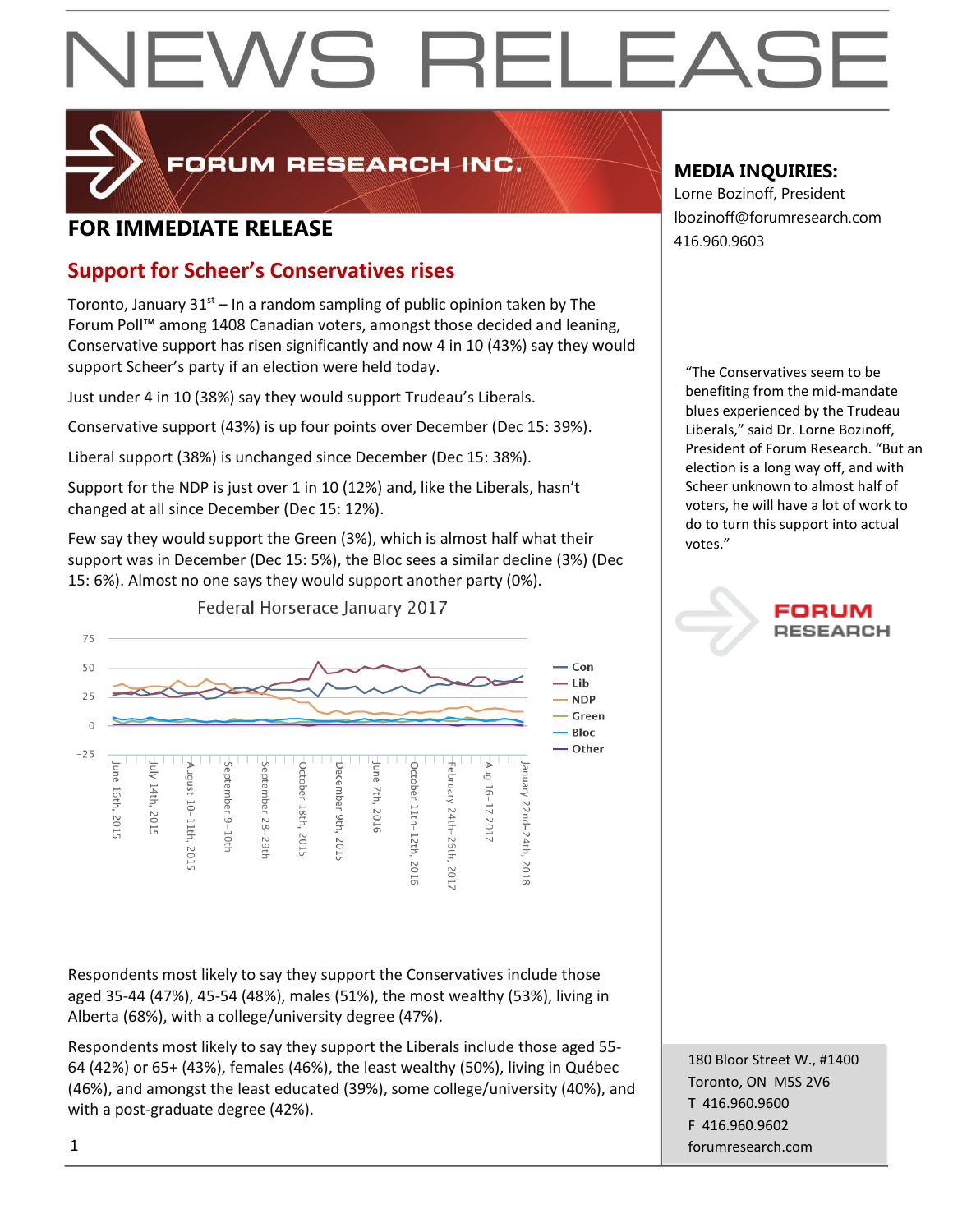

### **ORUM RESEARCH INC.**

Respondents most likely to say they support the NDP include the least wealthy 416.960.9603 (18%), with an income of \$60,000-\$80,000 (15%), and living in Québec (14%) or BC (17%).

#### **Conservative majority**

If an election were held on the date of this poll, we would expect to see a Conservative majority of 181 seats, with the Liberals serving as official opposition with 142.

The NDP would secure 14 and the Green Party would hold their seat. The BQ would not win a seat.

#### **Trudeau unchanged, Scheer and Singh yet to be well-known**

Justin Trudeau now sees disapproval from almost half of all respondents (47%), with the approval of just over 4 in 10 (44%). About 1 in 10 (9%) say they do not know. His net favourable score (approve – disapprove) is -3.

Trudeau's approval remains mostly unchanged since December (Dec 15: 42%) as is his disapproval (Dec 15: 47%).

Andrew Scheer sees approval from just over one-quarter (28%) and disapproval of the same proportion (29%). To the plurality, however, (43%) he remains an unknown, with the respondent saying do not know. His net favourable score is -1.

Scheer's support is effectively unchanged since December, with his approval (Dec 15: 28%) and disapproval (Dec 15: 28%) basically unmoved.

Jagmeet Singh sees approval from a quarter (26%) and disapproval from just under a third (29%). Almost half (46%) say they do not know about Jagmeet Singh. His net favourable score is -3.

His approval is similar to December, much like the other leaders, with his approval (Dec 15: 28%) and disapproval (Dec 15: 27%) being within the margin of error.

"The Conservatives seem to be benefiting from the mid-mandate blues experienced by the Trudeau Liberals," said Dr. Lorne Bozinoff, President of Forum Research. "But an election is a long way off, and with Scheer unknown to almost half of voters, he will have a lot of work to do to turn this support into actual votes."

Lorne Bozinoff, Ph.D. is the president and founder of Forum Research. He can be reached at lbozinoff@forumresearch.com or at (416) 960-9603.

### **MEDIA INQUIRIES:**

Lorne Bozinoff, President lbozinoff@forumresearch.com



180 Bloor Street W., #1400 Toronto, ON M5S 2V6 T 416.960.9600 F 416.960.9602 2 forumresearch.com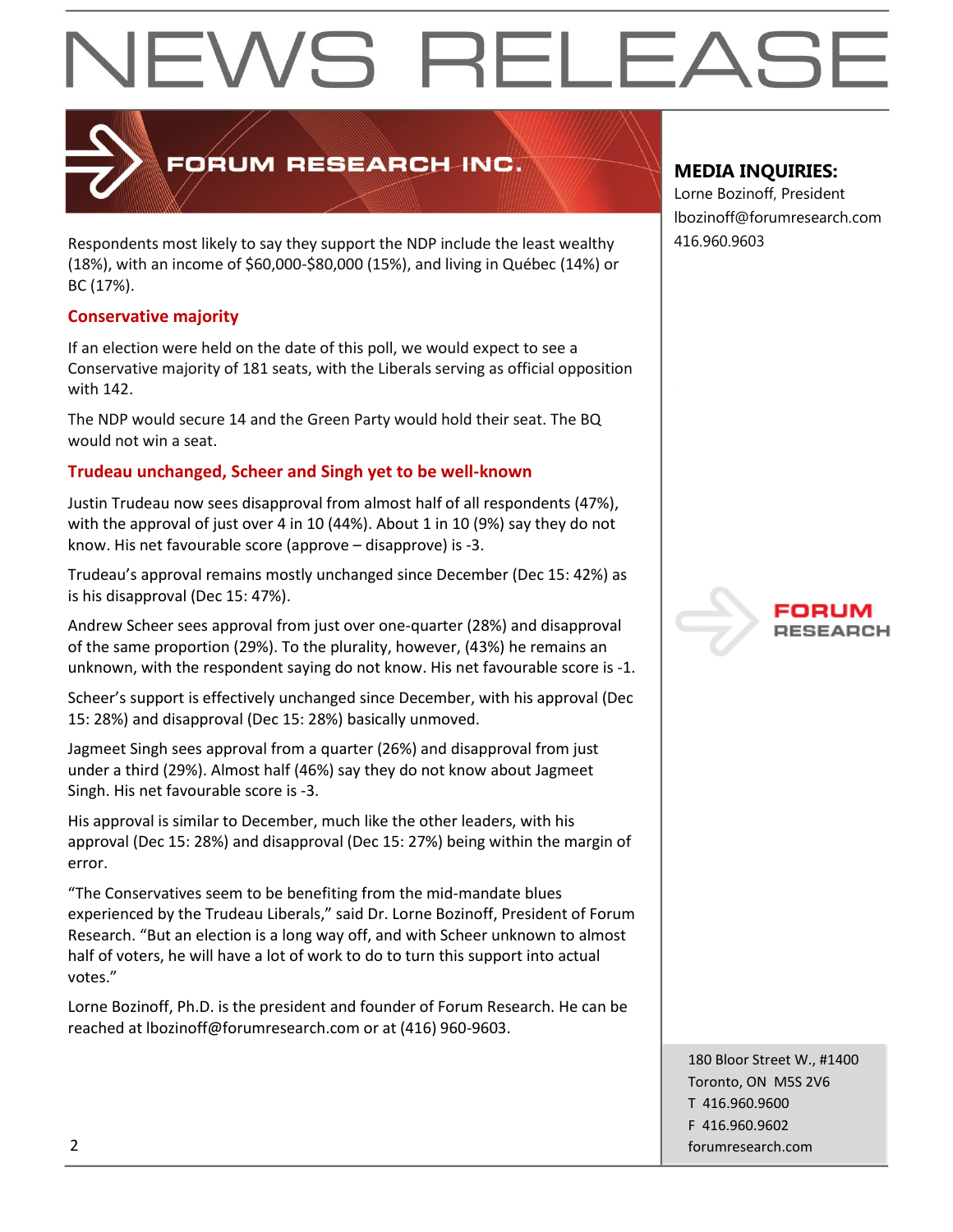#### **Methodology**

The Forum Poll™ was conducted by Forum Research with the results based on an interactive voice response telephone survey of 1408 randomly selected Canadian Voters. The poll was conducted January 22-24, 2018.

**PRUM RESEARCH INC.** 

Results based on the total sample are considered accurate +/- 3%, 19 times out of 20. Subsample results will be less accurate. Margins of error for subsample (such as age, gender) results are available at [www.forumresearch.com/samplestim.asp](http://www.forumresearch.com/samplestim.asp)

Where appropriate, the data has been statistically weighted by age, region, and other variables to ensure that the sample reflects the actual population according to the latest Census data.

This research is not necessarily predictive of future outcomes, but rather, captures opinion at one point in time. Actual results depend on the parties' ability to get their voters out. Forum Research conducted this poll as a public service and to demonstrate our survey research capabilities. Forum houses its poll results in the Data Library of the Department of Political Science at the University of Toronto.

With offices across Canada and around the world, 100% Canadian-owned Forum Research is one of the country's leading survey research firms. This Forum Poll™and other polls may be found at Forum's poll archive at [www.forumresearch.com/polls.asp](http://www.forumresearch.com/polls.asp)

#### **MEDIA INQUIRIES:**

Lorne Bozinoff, President lbozinoff@forumresearch.com 416.960.9603



180 Bloor Street W., #1400 Toronto, ON M5S 2V6 T 416.960.9600 F 416.960.9602 3 forumresearch.com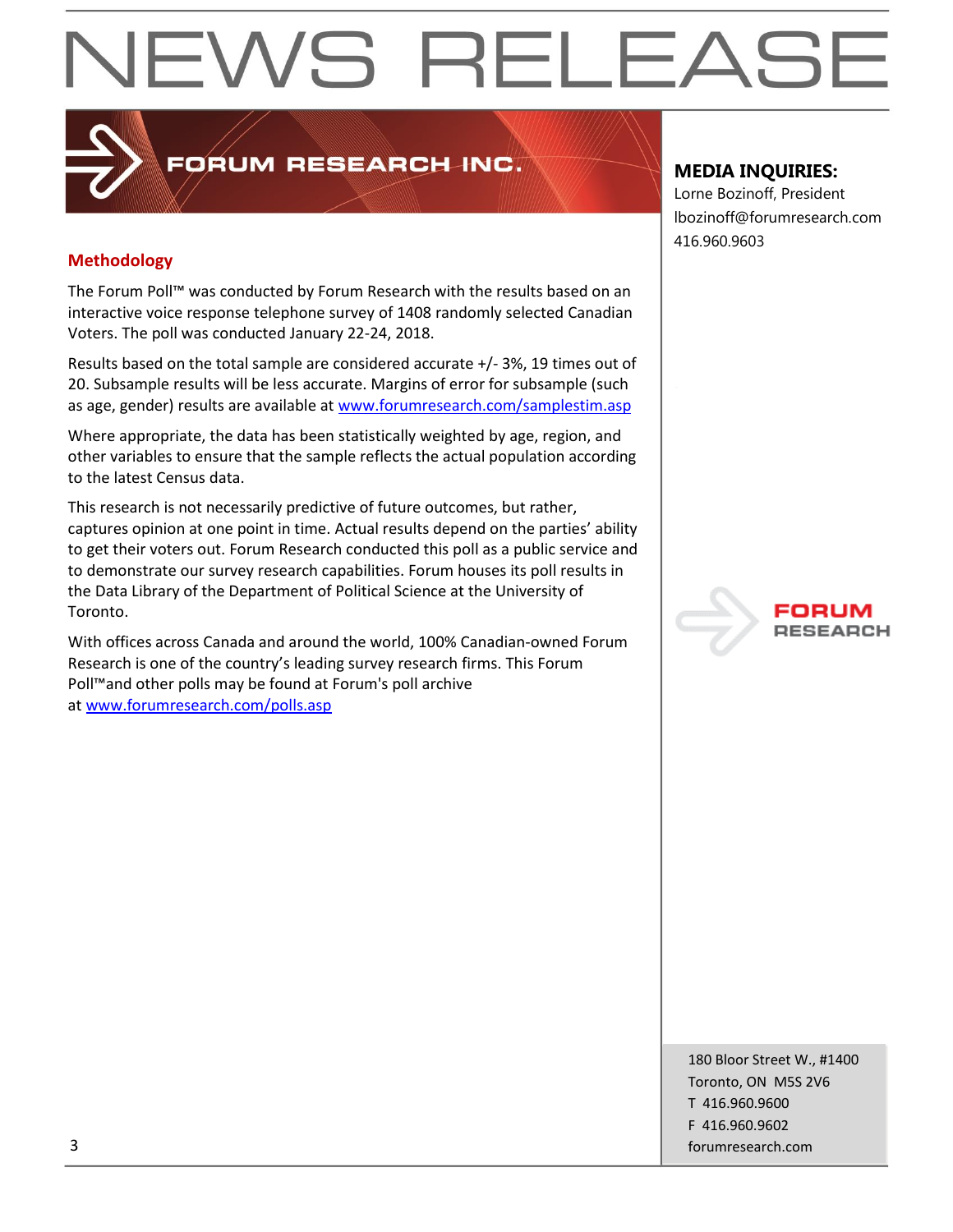### FORUM RESEARCH INC.

#### *Support Trending*

| ipport Trenaing                                     |        |      |     |            |                          |                |                |
|-----------------------------------------------------|--------|------|-----|------------|--------------------------|----------------|----------------|
| %                                                   | Sample | Cons | Lib | <b>NDP</b> | Green                    | <b>Bloc</b>    | <b>Other</b>   |
| January 22-24, 2018                                 | 1408   | 43   | 38  | 12         | 3                        | 3              | $\mathbf 0$    |
| December 12th-14th,<br>2017                         | 1284   | 39   | 38  | 12         | 5                        | 5              | $\mathbf{1}$   |
| November 4 <sup>th</sup> -6 <sup>th</sup> ,<br>2017 | 1281   | 38   | 36  | 14         | 6                        | 6              | $\mathbf{1}$   |
| September 13th-14th,<br>2017                        | 1350   | 39   | 35  | 15         | 4                        | 5              | $\mathbf{1}$   |
| August 16th-17th,<br>2017                           | 1150   | 35   | 42  | 14         | 4                        | $\overline{4}$ | $\mathbf{1}$   |
| June 6 <sup>th</sup> -8 <sup>th</sup> , 2017        | 1483   | 34   | 42  | 12         | 6                        | 5              | $\mathbf{1}$   |
| April 21st-24th, 2017                               | 1479   | 35   | 35  | 17         | 7                        | 5              | $\mathbf{1}$   |
| Mar 22nd - 23rd, 2017                               | 1029   | 38   | 36  | 15         | 4                        | 6              | 0              |
| Feb. 24th - 26th, 2017                              | 1340   | 35   | 39  | 15         | 4                        | 7              | $\mathbf{1}$   |
| Jan. 19 <sup>th</sup> -21st. 2017                   | 1332   | 36   | 42  | 12         | 5                        | $\overline{4}$ | $\mathbf{1}$   |
| Dec. 6th-8th, 2016                                  | 1304   | 34   | 42  | 12         | 6                        | 5              | $\mathbf{1}$   |
| November 9th-10th,<br>2016                          | 1474   | 28   | 51  | 11         | 5                        | 4              | $\mathbf{1}$   |
| October 11 <sup>th</sup> -12 <sup>th</sup>          | 1384   | 30   | 49  | 12         | 4                        | 5              | $\mathbf{1}$   |
| September 20-21st,<br>2016                          | 1326   | 34   | 47  | 9          | 3                        | 6              | $\mathbf 0$    |
| September 7th, 2016                                 | 1370   | 30   | 48  | 11         | 4                        | 5              | $\mathbf 0$    |
| August 6 <sup>th</sup> , 2016                       | 1345   | 31   | 50  | 10         | 4                        | $\overline{4}$ | $\mathbf{1}$   |
| July 6 <sup>th</sup> , 2016                         | 1429   | 28   | 52  | 11         | 3                        | 5              | $\mathbf{1}$   |
| June 7 <sup>th</sup> , 2016                         | 2271   | 32   | 49  | 10         | 4                        | $\overline{4}$ | $\mathbf{1}$   |
| April 4th-5th, 2016                                 | 1455   | 28   | 51  | 12         | 3                        | 6              | $\mathbf{1}$   |
| March 15th, 2016                                    | 1567   | 34   | 46  | 12         | 3                        | $\overline{4}$ | $\mathbf{1}$   |
| Feb. 16th-17th, 2016                                | 1406   | 32   | 49  | 10         | 5                        | 3              | $\mathbf{1}$   |
| Dec. 6th-8th, 2015                                  | 1369   | 32   | 46  | 13         | 4                        | $\overline{4}$ | $\mathbf{1}$   |
| November 17th, 2015                                 | 909    | 37   | 45  | 10         | 3                        | $\overline{4}$ | $\mathbf{1}$   |
| Nov. 4th-7th, 2015                                  | 1256   | 25   | 55  | 12         | 3                        | $\overline{4}$ | $\mathbf{1}$   |
| Election: Oct. 19th,<br>2015                        |        | 32   | 40  | 20         | 3                        | 5              | $\mathbf 0$    |
| October 18th, 2015                                  | 1373   | 30   | 40  | 20         | 3                        | 6              | $\mathbf{1}$   |
| Oct. 13th-14th, 2015                                | 1438   | 31   | 37  | 24         | $\overline{\phantom{0}}$ | 6              | $\mathbf{1}$   |
| Oct. 9th, 2015                                      | 1427   | 31   | 37  | 23         | 3                        | 5              | $\mathbf{1}$   |
| Oct 5 <sup>th</sup> -6 <sup>th</sup> , 2015         | 1447   | 31   | 35  | 26         | 3                        | $\overline{4}$ | $\mathbf{1}$   |
| Sept. 28-29th, 2015                                 | 1449   | 34   | 27  | 28         | 5                        | 5              | $\mathbf{1}$   |
| Sept. 21-23rd, 2015                                 | 1557   | 31   | 31  | 28         | 4                        | $\overline{4}$ | $\mathbf{1}$   |
| Sept. 18th, 2015                                    | 922    | 33   | 29  | 29         | 4                        | $\overline{4}$ | $\mathbf{1}$   |
| Sept. 14-15 <sup>th</sup> , 2015                    | 1402   | 32   | 28  | 30         | 6                        | $\overline{4}$ | $\overline{1}$ |

#### **MEDIA INQUIRIES:**

Lorne Bozinoff, President lbozinoff@forumresearch.com 416.960.9603



180 Bloor Street W., #1400 Toronto, ON M5S 2V6 T 416.960.9600 F 416.960.9602 4 forumresearch.com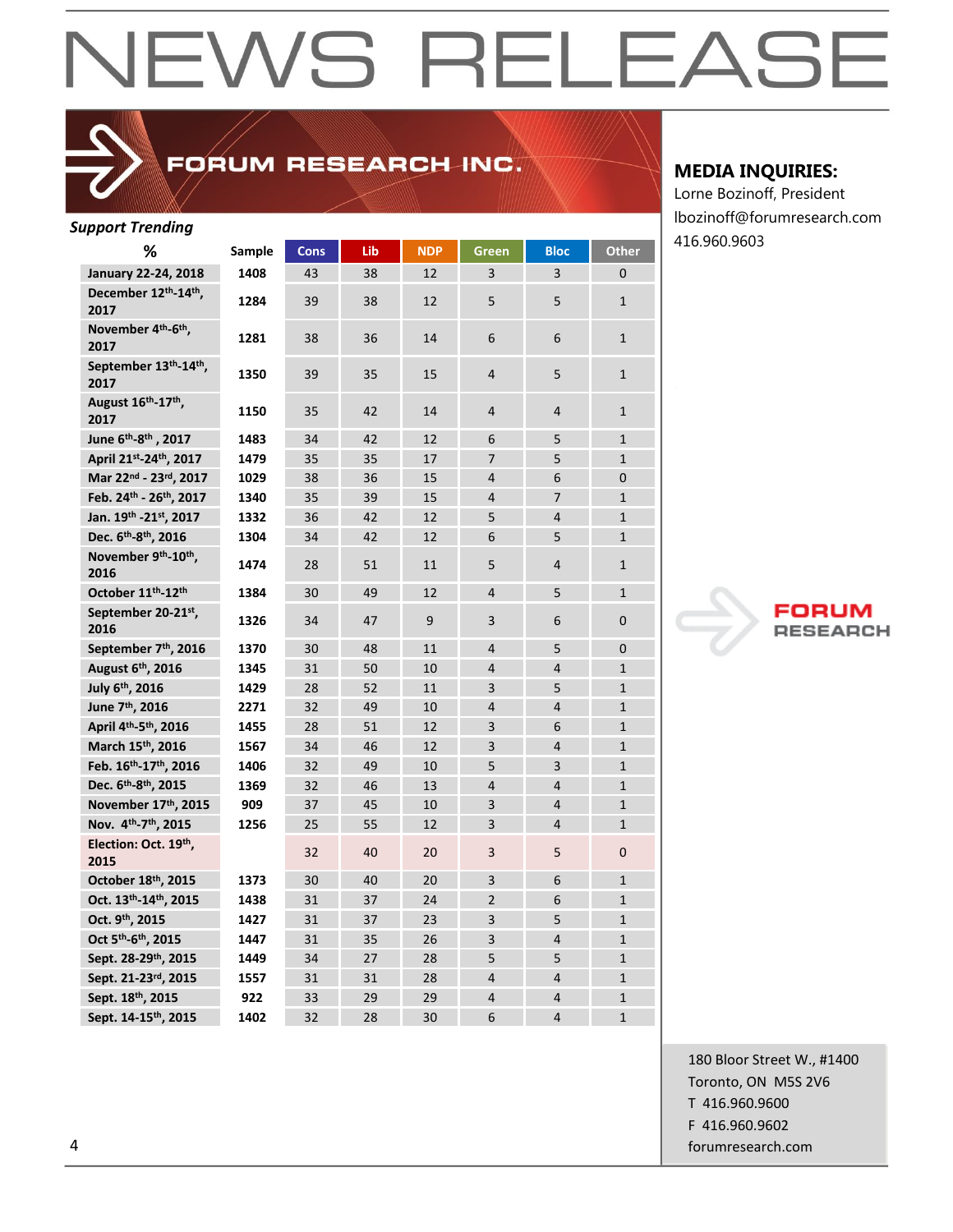## FORUM RESEARCH INC.

#### *Seat Distribution Projection Trending*

| seut Distribution Frojection Trending              |             |     |                |                |                |                |
|----------------------------------------------------|-------------|-----|----------------|----------------|----------------|----------------|
| %                                                  | <b>Cons</b> | Lib | <b>NDP</b>     | Green          | <b>Bloc</b>    | <b>Other</b>   |
| January 22-24, 2018                                | 181         | 142 | 14             | $\mathbf{1}$   | $\mathbf 0$    | $\mathbf{0}$   |
| December 12th-14th, 2017                           | 147         | 166 | 15             | $\mathbf{1}$   | 9              | 0              |
| November 4th-6th, 2017                             | 148         | 164 | 15             | $\overline{2}$ | 11             | $\overline{0}$ |
| September 13th-14th, 2017                          | 169         | 130 | 26             | 1              | 12             | 0              |
| August 16 <sup>th</sup> -17 <sup>th</sup> , 2017   | 105         | 211 | 16             | $\mathbf{1}$   | 5              | $\mathbf 0$    |
| June 6 <sup>th</sup> -8 <sup>th</sup> , 2017       | 113         | 204 | 15             | $\mathbf{1}$   | 5              | 0              |
| April 21st-24th, 2017                              | 137         | 152 | 36             | $\mathbf{1}$   | 12             | $\mathbf 0$    |
| Mar 22nd - 23rd, 2017                              | 170         | 128 | 26             | $\mathbf{1}$   | 13             | 0              |
| February 24th - 26th, 2017                         | 120         | 174 | 20             | $\mathbf{1}$   | 23             | $\overline{0}$ |
| January 19th - 21st, 2017                          | 131         | 187 | 15             | $\mathbf{1}$   | 4              | 0              |
| Dec. 6 <sup>th</sup> -8 <sup>th</sup> , 2016       | 135         | 180 | 18             | $\mathbf{1}$   | 4              | $\overline{0}$ |
| November 9th-10th, 2016                            | 72          | 257 | 8              | $\mathbf{1}$   | 0              | 0              |
| October 11th-12th                                  | 83          | 240 | 14             | $\mathbf{1}$   | $\overline{0}$ | $\overline{0}$ |
| September 20-21st, 2016                            | 111         | 219 | $\overline{7}$ | $\mathbf{1}$   | 0              | $\overline{0}$ |
| September 7th, 2016                                | 87          | 238 | 8              | $\mathbf{1}$   | 4              | $\mathbf{0}$   |
| August 6th, 2016                                   | 81          | 246 | 10             | $\mathbf{1}$   | 0              | $\overline{0}$ |
| July 6th, 2016                                     | 55          | 278 | 5              | 0              | 0              | $\overline{0}$ |
| June 7 <sup>th</sup> , 2016                        | 98          | 230 | 9              | $\mathbf{1}$   | 0              | $\mathbf 0$    |
| April 4th-5th, 2016                                | 74          | 256 | 5              | $\mathbf{1}$   | 2              | $\mathbf{0}$   |
| March 15th, 2016                                   | 111         | 215 | 11             | $\mathbf{1}$   | 0              | 0              |
| February 16 <sup>th</sup> -17 <sup>th</sup> , 2016 | 91          | 240 | 6              | $\mathbf{1}$   | 0              | 0              |
| December 6th-8th, 2015                             | 99          | 224 | 14             | $\mathbf{1}$   | 0              | $\mathbf{0}$   |
| November 17th, 2015                                | 108         | 222 | 6              | 0              | 2              | $\overline{0}$ |
| November 4th-7th, 2015                             | 57          | 276 | 5              | 0              | 0              | $\overline{0}$ |
| Election: October 19th, 2015                       | 99          | 184 | 44             | $\mathbf{1}$   | 10             | $\overline{0}$ |
| October 18th, 2015                                 | 109         | 171 | 46             | $\mathbf{1}$   | 11             | 0              |
| Oct. 13th-14th, 2015                               | 114         | 127 | 77             | $\mathbf{1}$   | 19             | $\mathbf{0}$   |
| October 9th, 2015                                  | 116         | 145 | 69             | $\mathbf{1}$   | $\overline{7}$ | $\overline{0}$ |
| October 5 <sup>th</sup> -6 <sup>th</sup> , 2015    | 122         | 120 | 94             | $\mathbf{1}$   | $\mathbf{1}$   | 0              |
| September 28-29th, 2015                            | 151         | 76  | 104            | $\mathbf{1}$   | 6              | $\mathbf{0}$   |
| September 21-23rd, 2015                            | 125         | 107 | 104            | $\mathbf{1}$   | $\mathbf{1}$   | $\mathbf 0$    |
| September 18th, 2015                               | 145         | 97  | 95             | $\mathbf{1}$   | 0              | 0              |
| September 14-15th, 2015                            | 138         | 86  | 113            | $\mathbf{1}$   | $\mathbf{0}$   | 0              |
| September 9-10th, 2015                             | 113         | 85  | 139            | $\mathbf{1}$   | 0              | 0              |
| August 30-September 1st, 2015                      | 73          | 123 | 141            | $\mathbf{1}$   | $\mathbf 0$    | $\mathbf 0$    |
| August 23-24th, 2015                               | 87          | 76  | 174            | $\mathbf{1}$   | $\mathbf 0$    | $\mathbf 0$    |
| August 17-19th, 2015                               | 123         | 79  | 133            | $\mathbf{1}$   | $\overline{2}$ | 0              |
| August 10-11 <sup>th</sup> , 2015                  | 120         | 89  | 125            | $\mathbf{1}$   | 3              | 0              |
| August 2 <sup>nd</sup> , 2015                      | 118         | 58  | 160            | $\mathbf{1}$   | $\mathbf{1}$   | $\mathbf 0$    |

#### **MEDIA INQUIRIES:**

Lorne Bozinoff, President lbozinoff@forumresearch.com 416.960.9603



180 Bloor Street W., #1400 Toronto, ON M5S 2V6 T 416.960.9600 F 416.960.9602 5 forumresearch.com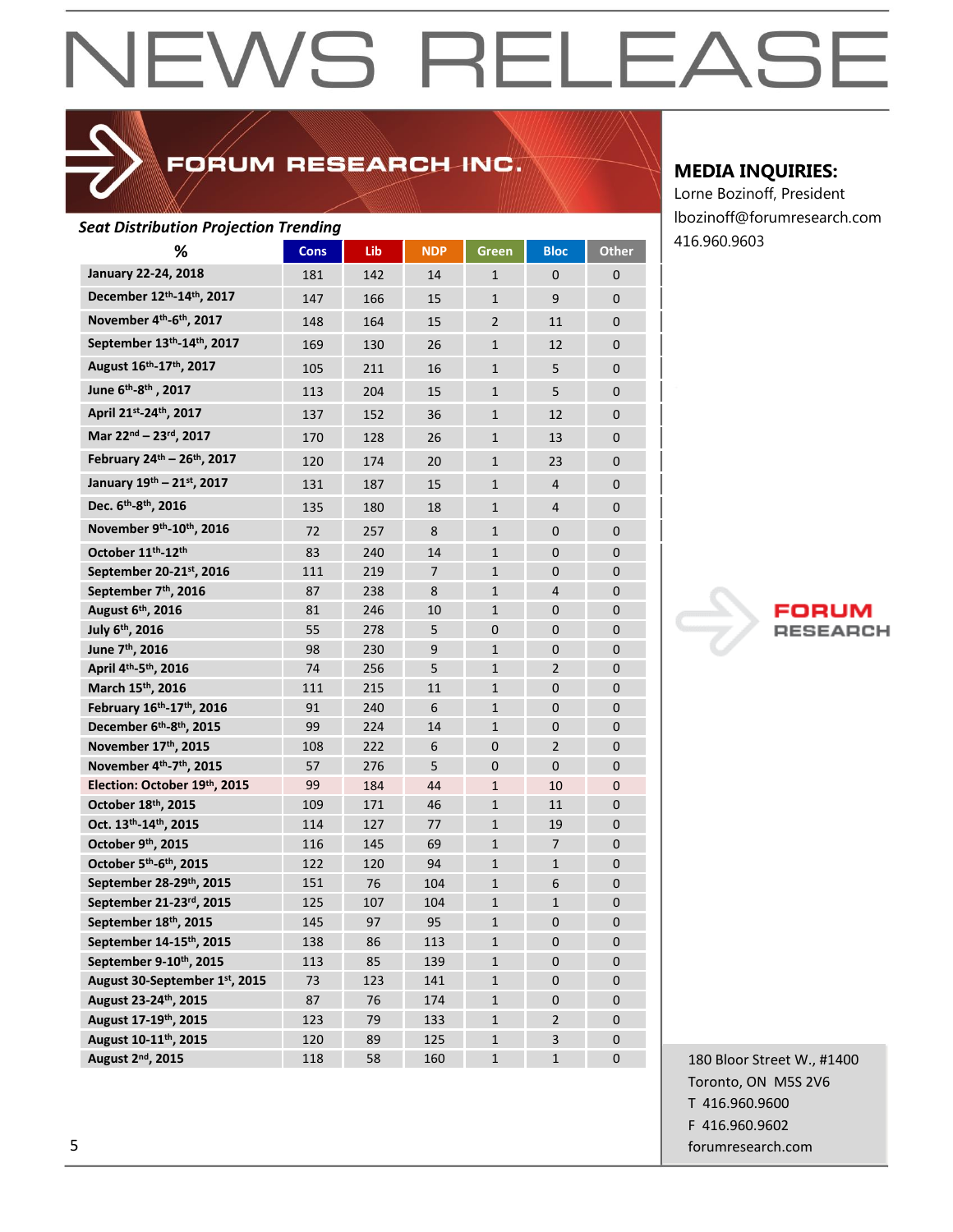

## FORUM RESEARCH INC.

#### *Voter intention*

*If a federal election were held today, which party are you most likely to vote for? + Even though you may not have made up your mind, which party are you leaning towards at this time?*

#### *[Decided and leaning]*

#### *Age/Gender*

| %                     | <b>Total</b> | 18-34    | 35-44          | 45-54          | 55-64          | $65+$          | <b>Male</b>    | Female   |
|-----------------------|--------------|----------|----------------|----------------|----------------|----------------|----------------|----------|
| Sample                | 1346         | 238      | 245            | 191            | 296            | 376            | 757            | 561      |
| <b>Conservative</b>   | 43           | 41       | 47             | 48             | 41             | 41             | 51             | 35       |
| Liberal               | 38           | 38       | 33             | 34             | 42             | 43             | 32             | 46       |
| <b>New Democratic</b> | 12           | 13       | 13             | 14             | 10             | 10             | 11             | 13       |
| Green                 | 3            | 5        | $\overline{2}$ | $\overline{2}$ | 3              | 1              | $\overline{2}$ | 3        |
| <b>Bloc Quebecois</b> | 3            | 3        | 5              | $\overline{2}$ | $\overline{4}$ | $\overline{4}$ | 4              | 3        |
| Other                 | $\Omega$     | $\Omega$ |                | $\Omega$       | $\Omega$       | 1              | $\Omega$       | $\Omega$ |

#### *Income*

| %                               | <b>Total</b> | $<$ \$20 $K$   | \$20-<br><b>\$40K</b> | \$40-<br><b>\$60K</b> | \$60-<br><b>\$80K</b> | \$80-<br>\$100K | \$100-<br><b>\$250K</b> |
|---------------------------------|--------------|----------------|-----------------------|-----------------------|-----------------------|-----------------|-------------------------|
| Sample                          | 1346         | 112            | 221                   | 158                   | 167                   | 164             | 261                     |
| <b>Conservative</b>             | 43           | 25             | 35                    | 38                    | 44                    | 49              | 53                      |
| <b>Liberal</b>                  | 38           | 50             | 42                    | 40                    | 35                    | 32              | 37                      |
| <b>New</b><br><b>Democratic</b> | 12           | 18             | 13                    | 11                    | 15                    | 13              | 8                       |
| Green                           | 3            | $\overline{2}$ | $\overline{4}$        | $\overline{4}$        | 3                     | 2               | $\mathbf{1}$            |
| <b>Bloc Quebecois</b>           | 3            | 4              | 5                     | 7                     | 3                     | $\overline{4}$  | $\mathbf{1}$            |
| Other                           | $\Omega$     | $\mathbf{1}$   | $\mathbf{1}$          | $\Omega$              | $\overline{0}$        | $\mathbf 0$     | $\mathbf 0$             |

#### *Region*

| ℅                     | <b>Total</b> | <b>ATL</b> | $\alpha$       | <b>ON</b>      | <b>MB/SK</b>   | AB       | <b>BC</b> |
|-----------------------|--------------|------------|----------------|----------------|----------------|----------|-----------|
| Sample                | 1346         | 175        | 255            | 294            | 120            | 253      | 249       |
| <b>Conservative</b>   | 43           | 44         | 22             | 46             | 51             | 68       | 43        |
| Liberal               | 38           | 42         | 46             | 40             | 36             | 24       | 34        |
| <b>New Democratic</b> | 12           | 9          | 14             | 11             | 11             | 8        | 17        |
| Green                 | 3            | 5          | $\overline{2}$ | $\overline{2}$ | $\overline{2}$ | $\Omega$ | 6         |
| <b>Bloc Quebecois</b> | 3            | 0          | 15             | 0              | $\Omega$       | 0        | $\Omega$  |
| Other                 | 0            | 1          | 0              | $\Omega$       | 1              | 0        |           |

### **MEDIA INQUIRIES:**

Lorne Bozinoff, President lbozinoff@forumresearch.com 416.960.9603



180 Bloor Street W., #1400 Toronto, ON M5S 2V6 T 416.960.9600 F 416.960.9602 6 forumresearch.com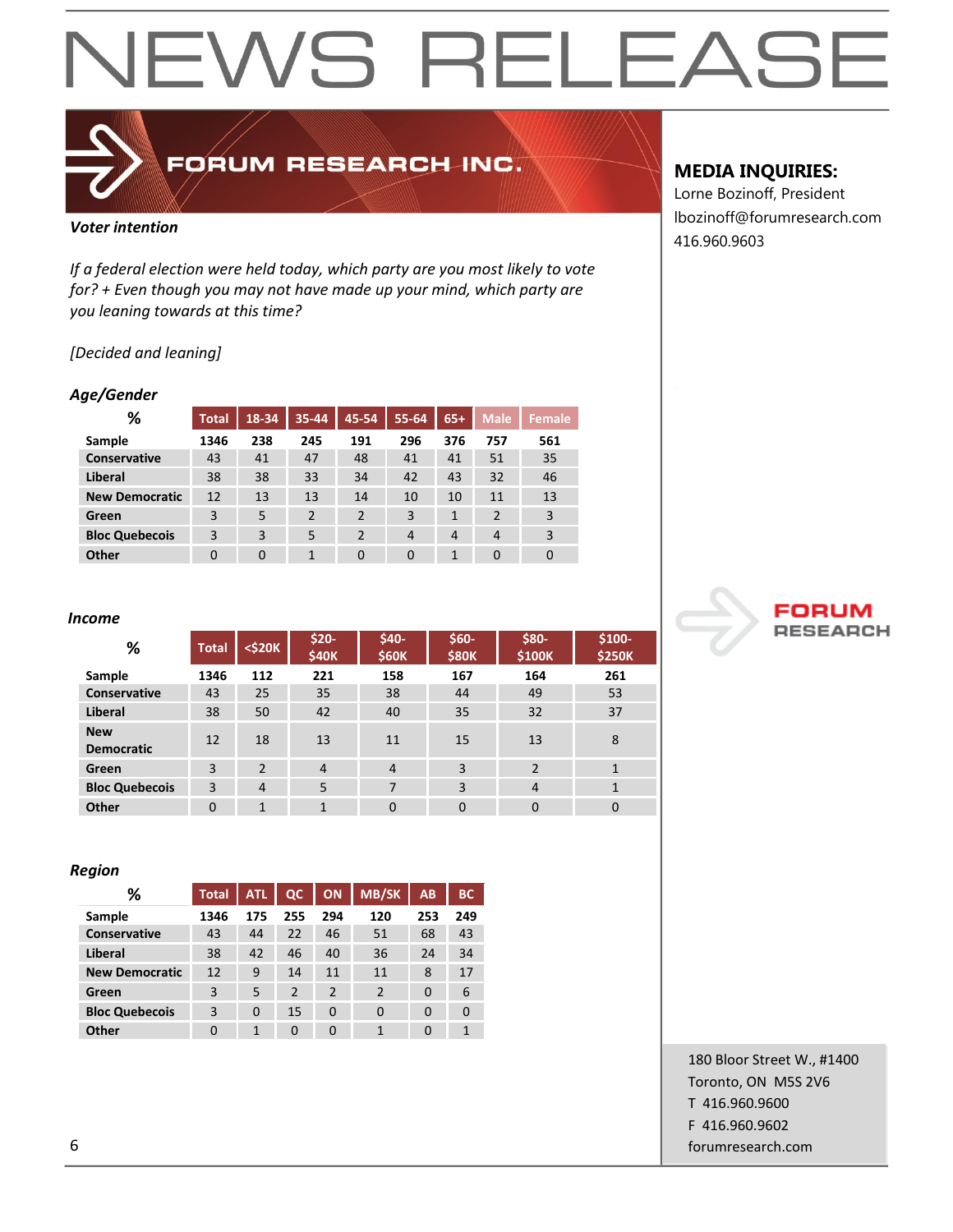## FORUM RESEARCH INC.

#### *Education*

| uucucivii                       |          |                                    |                               |                                              |                                           |
|---------------------------------|----------|------------------------------------|-------------------------------|----------------------------------------------|-------------------------------------------|
| %                               | Total    | <b>Secondary</b><br>school or less | Some college<br>or university | <b>Completed</b><br>college or<br>university | <b>Post</b><br>graduate<br><b>studies</b> |
| Sample                          | 1346     | 248                                | 353                           | 492                                          | 253                                       |
| Conservative                    | 43       | 42                                 | 42                            | 47                                           | 38                                        |
| Liberal                         | 38       | 39                                 | 40                            | 36                                           | 42                                        |
| <b>New</b><br><b>Democratic</b> | 12       | 11                                 | 12                            | 12                                           | 12                                        |
| Green                           | 3        | $\mathfrak{p}$                     | 3                             | $\overline{2}$                               | $\overline{4}$                            |
| <b>Bloc</b><br>Quebecois        | 3        | 5                                  | 3                             | 3                                            | 3                                         |
| Other                           | $\Omega$ | 0                                  | 0                             | 0                                            | 0                                         |

#### **MEDIA INQUIRIES:**

Lorne Bozinoff, President lbozinoff@forumresearch.com 416.960.9603



180 Bloor Street W., #1400 Toronto, ON M5S 2V6 T 416.960.9600 F 416.960.9602 7 forumresearch.com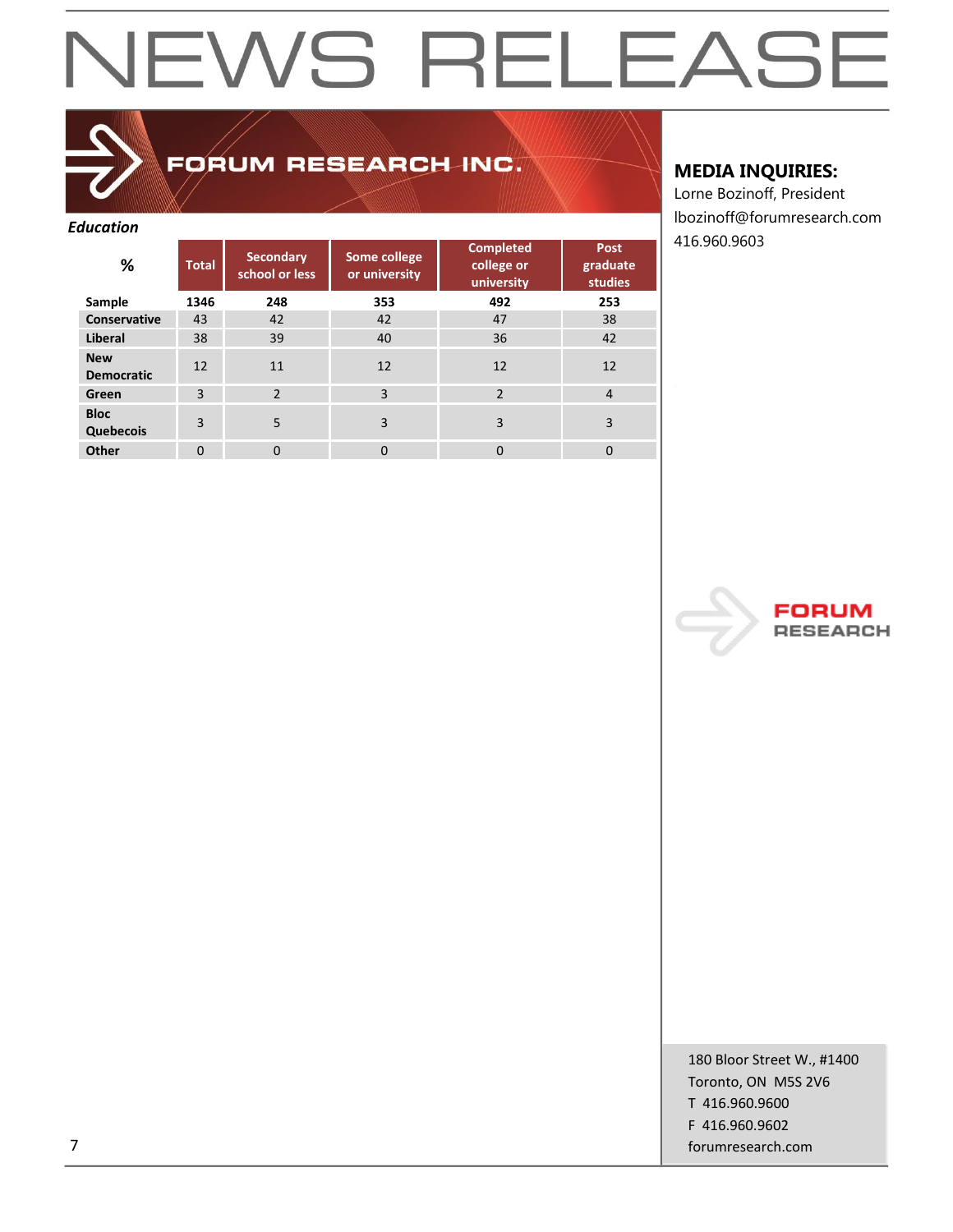

### FORUM RESEARCH INC.

#### *Trudeau approval*

*Do you approve or disapprove of the job Justin Trudeau is doing as Prime Minister?*

#### *Age/Gender*

| %                 | <b>Total</b> | 18-34 | 35-44 | 45-54 | 55-64 | $65+$ | Male | <b>Female</b> |
|-------------------|--------------|-------|-------|-------|-------|-------|------|---------------|
| Sample            | 1408         | 248   | 257   | 204   | 313   | 386   | 785  | 591           |
| Approve           | 44           | 42    | 45    | 40    | 45    | 49    | 38   | 50            |
| <b>Disapprove</b> | 47           | 48    | 49    | 51    | 46    | 42    | 57   | 38            |
| Don't know        | 9            | 11    | 6     | 9     | 10    |       |      | 12            |

#### *Income*

| %                 | <b>Total</b> | $<$ \$20K $\overline{a}$ |     |     |     |     | \$20-\$40K \$40-\$60K \$60-\$80K \$80-\$100K \$100-\$250K |
|-------------------|--------------|--------------------------|-----|-----|-----|-----|-----------------------------------------------------------|
| Sample            | 1408         | 123                      | 235 | 162 | 174 | 167 | 267                                                       |
| Approve           | 44           | 54                       | 41  | 50  | 50  | 46  | 40                                                        |
| <b>Disapprove</b> | 47           | 39                       | 49  | 39  | 45  | 48  | 52                                                        |
| Don't know        | 9            |                          | 10  | 11  |     | b   |                                                           |

#### *Region*

| %                 | <b>Total</b> | <b>ATL</b> | QC  | <b>ON</b> | <b>MB/SK</b> | AB  | <b>BC</b> |
|-------------------|--------------|------------|-----|-----------|--------------|-----|-----------|
| Sample            | 1408         | 186        | 274 | 309       | 123          | 261 | 255       |
| <b>Approve</b>    | 44           | 41         | 54  | 43        | 38           | 25  | 45        |
| <b>Disapprove</b> | 47           | 53         | 36  | 48        | 51           | 67  | 45        |
| Don't know        | 9            | 6          | 10  | 9         | 11           |     | 10        |

#### *Education*

| %                 | <b>Total</b> | <b>Secondary</b><br>school or less | Some college or<br>university | <b>Completed college</b><br>or university | Post graduate<br>studies |  |
|-------------------|--------------|------------------------------------|-------------------------------|-------------------------------------------|--------------------------|--|
| Sample            | 1408         | 265                                | 365                           | 518                                       | 260                      |  |
| Approve           | 44           | 39                                 | 45                            | 42                                        | 49                       |  |
| <b>Disapprove</b> | 47           | 50                                 | 45                            | 50                                        | 42                       |  |
| Don't<br>know     | $\mathsf{q}$ | 12                                 | 10                            | 8                                         | 9                        |  |

#### **MEDIA INQUIRIES:**

Lorne Bozinoff, President lbozinoff@forumresearch.com 416.960.9603



180 Bloor Street W., #1400 Toronto, ON M5S 2V6 T 416.960.9600 F 416.960.9602 8 forumresearch.com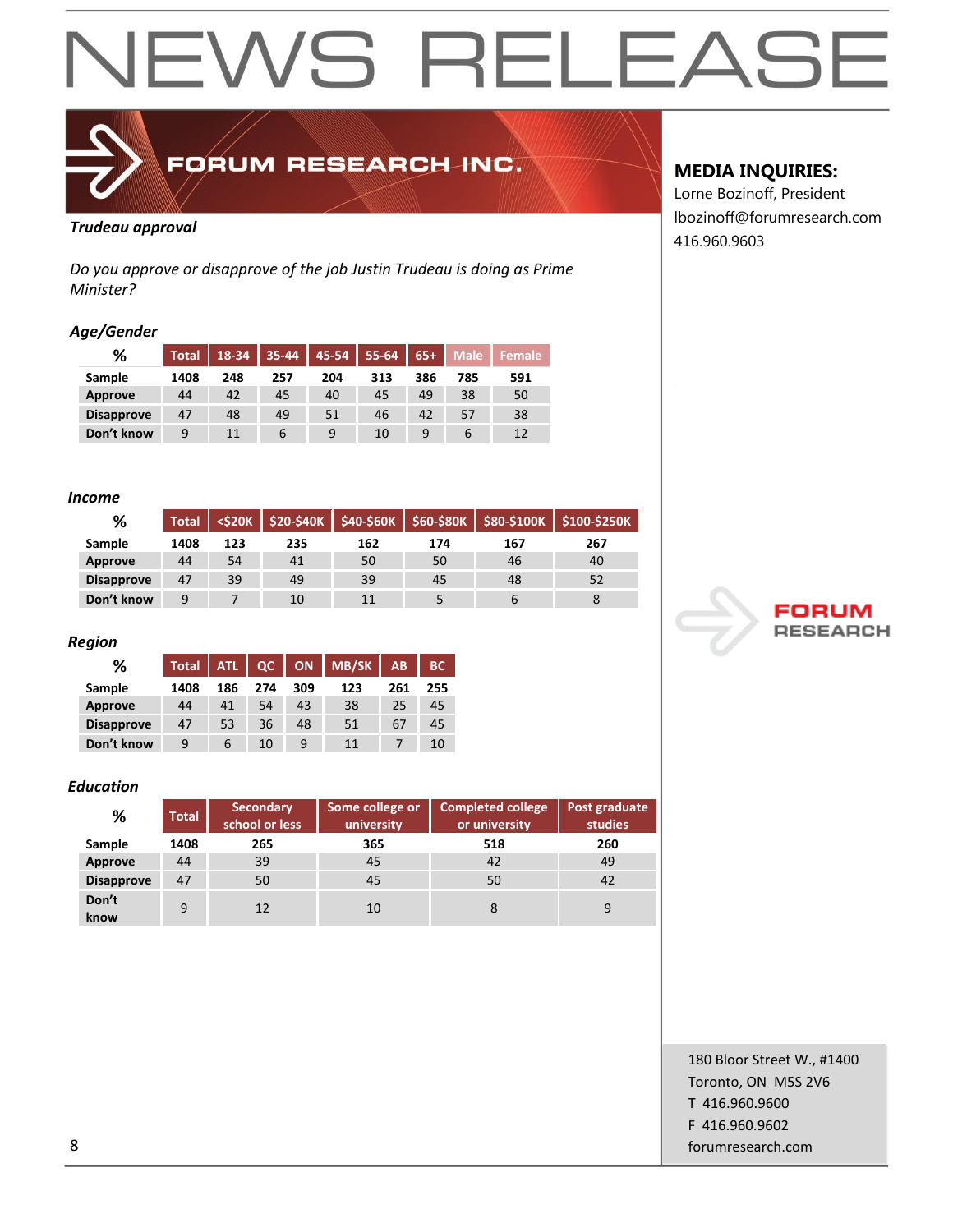### FORUM RESEARCH INC.

#### *Voter Intention*

| %                 | <b>Total</b> | <b>Conservative</b> | <b>Liberal</b> | <b>New</b><br><b>Democratic</b> | <b>Green</b> | <b>Bloc</b><br><b>Quebecois</b> | Other. |
|-------------------|--------------|---------------------|----------------|---------------------------------|--------------|---------------------------------|--------|
| Sample            | 1408         | 554                 | 454            | 189                             | 78           | 40                              | 31     |
| Approve           | 44           |                     | 88             | 42                              | 37           | 37                              | 8      |
| <b>Disapprove</b> | 47           | 87                  | 6              | 48                              | 43           | 50                              | 89     |
| Don't<br>know     | 9            | 6                   | 6              | 11                              | 20           | 13                              | 3      |

#### **MEDIA INQUIRIES:**

Lorne Bozinoff, President lbozinoff@forumresearch.com 416.960.9603



180 Bloor Street W., #1400 Toronto, ON M5S 2V6 T 416.960.9600 F 416.960.9602 9 forumresearch.com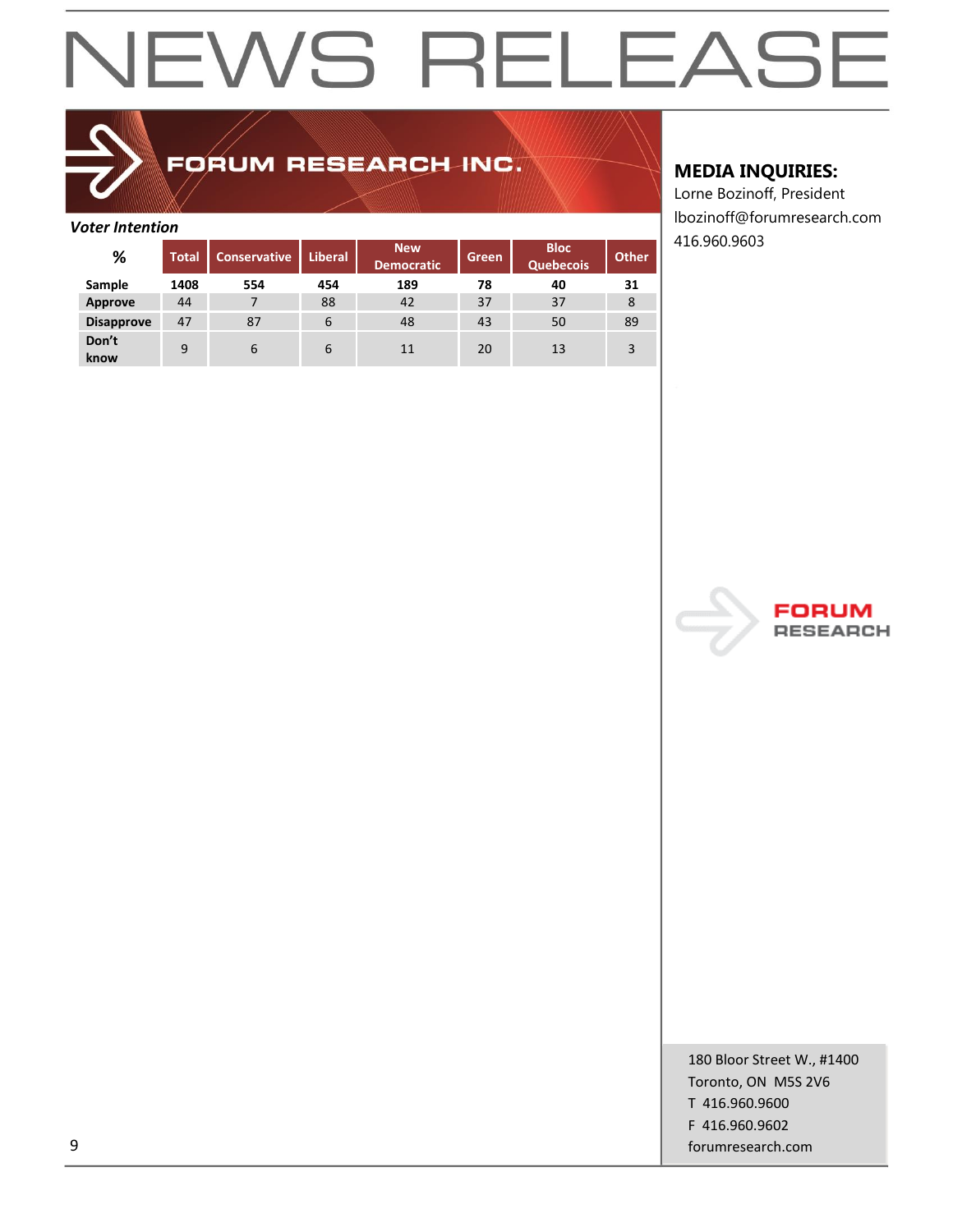

### 416.960.9603 *Andrew Scheer approval*

*Do you approve or disapprove of the job Andrew Scheer is doing as leader of the opposition?*

#### *Age/Gender*

| %                 | Total | 18-34 | 35-44 | 45-54 | 55-64 | $65+$ | <b>Male</b> | Female |
|-------------------|-------|-------|-------|-------|-------|-------|-------------|--------|
| Sample            | 1408  | 248   | 257   | 204   | 313   | 386   | 785         | 591    |
| Approve           | 28    | 27    | 29    | 29    | 29    | 29    | 35          | 22     |
| <b>Disapprove</b> | 29    | 29    | 28    | 30    | 34    | 25    | 33          | 25     |
| Don't know        | 43    | 44    | 44    | 40    | 37    | 46    | 32          | 53     |

#### *Income*

| %                 | <b>Total</b> | <b><s20k< b=""></s20k<></b> |     | $$20-$40K$ $$40-$60K$ $$60-$80K$ |     |     | $$80-$100K$ \$100-\$250K |
|-------------------|--------------|-----------------------------|-----|----------------------------------|-----|-----|--------------------------|
| Sample            | 1408         | 123                         | 235 | 162                              | 174 | 167 | 267                      |
| Approve           | 28           | 20                          | 30  | 20                               | 32  | 24  | 37                       |
| <b>Disapprove</b> | 29           | 23                          | 27  | 32                               | 31  | 36  | 31                       |
| Don't know        | 43           | 57                          | 43  | 48                               | 36  | 40  | 32                       |

#### *Region*

| ℅                 | <b>Total</b> | <b>ATL</b> | QC  | ON  | <b>MB/SK</b> | <b>AB</b> | <b>BC</b> |
|-------------------|--------------|------------|-----|-----|--------------|-----------|-----------|
| Sample            | 1408         | 186        | 274 | 309 | 123          | 261       | 255       |
| <b>Approve</b>    | 28           | 28         | 21  | 29  | 41           | 39        | 24        |
| <b>Disapprove</b> | 29           | 27         | 28  | 30  | 29           | 27        | 29        |
| Don't know        | 43           | 44         | 51  | 40  | 31           | 34        | 46        |

#### *Education*

| %                 | <b>Total</b> | <b>Secondary</b><br>school or less | Some college or<br>university | <b>Completed college</b><br>or university | Post graduate<br><b>studies</b> |
|-------------------|--------------|------------------------------------|-------------------------------|-------------------------------------------|---------------------------------|
| Sample            | 1408         | 265                                | 365                           | 518                                       | 260                             |
| Approve           | 28           | 31                                 | 25                            | 32                                        | 23                              |
| <b>Disapprove</b> | 29           | 24                                 | 28                            | 29                                        | 36                              |
| Don't<br>know     | 43           | 45                                 | 47                            | 39                                        | 41                              |

#### **MEDIA INQUIRIES:**

Lorne Bozinoff, President lbozinoff@forumresearch.com



180 Bloor Street W., #1400 Toronto, ON M5S 2V6 T 416.960.9600 F 416.960.9602 10 forumresearch.com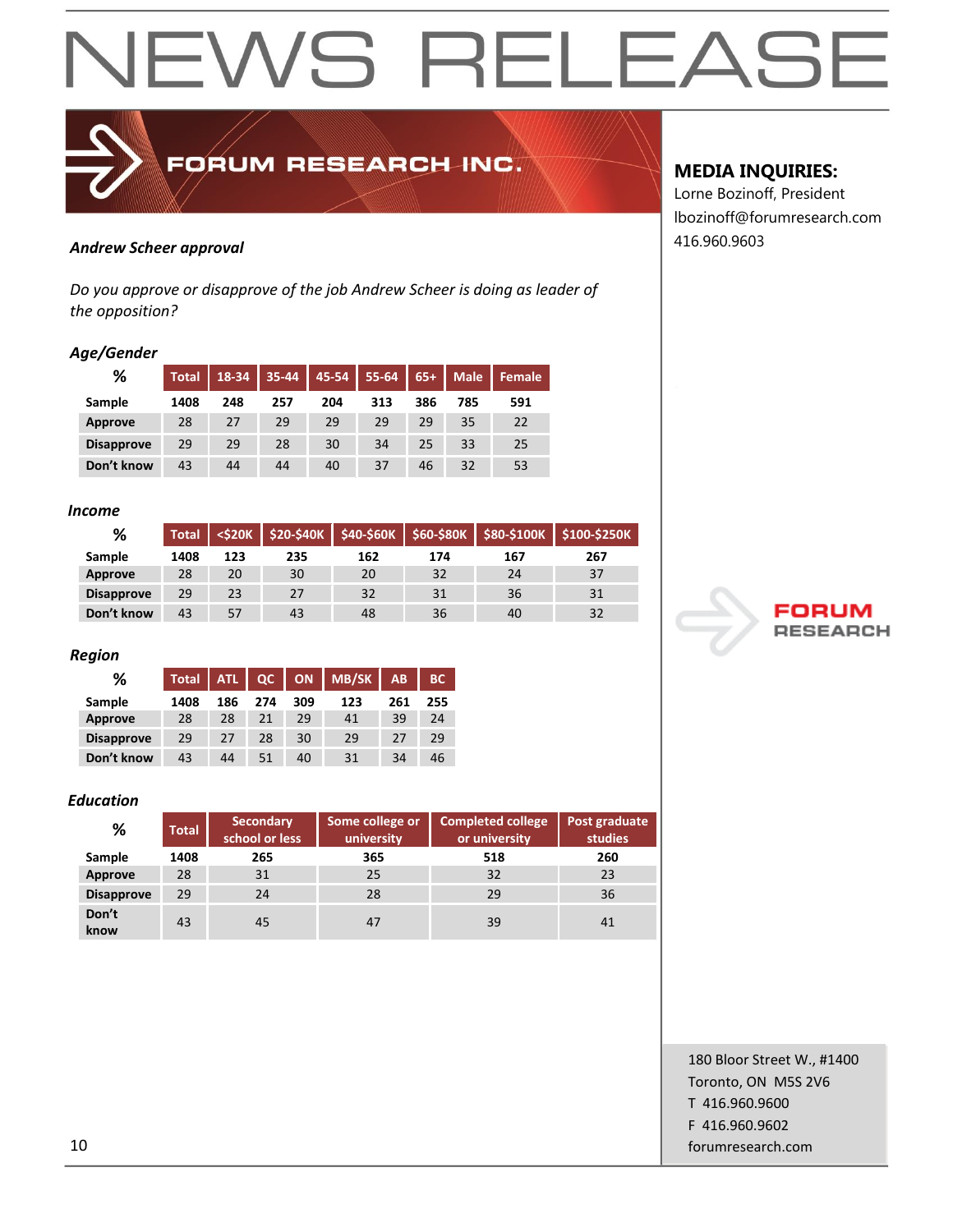### FORUM RESEARCH INC.

#### *Voter Intention*

| %                 | <b>Total</b> | <b>Conservative</b> | <b>Liberal</b> | <b>New</b><br><b>Democratic</b> | Green | <b>Bloc</b><br><b>Quebecois</b> | Other |
|-------------------|--------------|---------------------|----------------|---------------------------------|-------|---------------------------------|-------|
| Sample            | 1408         | 554                 | 454            | 189                             | 78    | 40                              | 31    |
| Approve           | 28           | 54                  | 16             | 12                              | 10    | 14                              | 24    |
| <b>Disapprove</b> | 29           | 16                  | 36             | 43                              | 31    | 40                              | 35    |
| Don't<br>know     | 43           | 30                  | 48             | 44                              | 60    | 47                              | 41    |

#### **MEDIA INQUIRIES:**

Lorne Bozinoff, President lbozinoff@forumresearch.com 416.960.9603



180 Bloor Street W., #1400 Toronto, ON M5S 2V6 T 416.960.9600 F 416.960.9602 11 forumresearch.com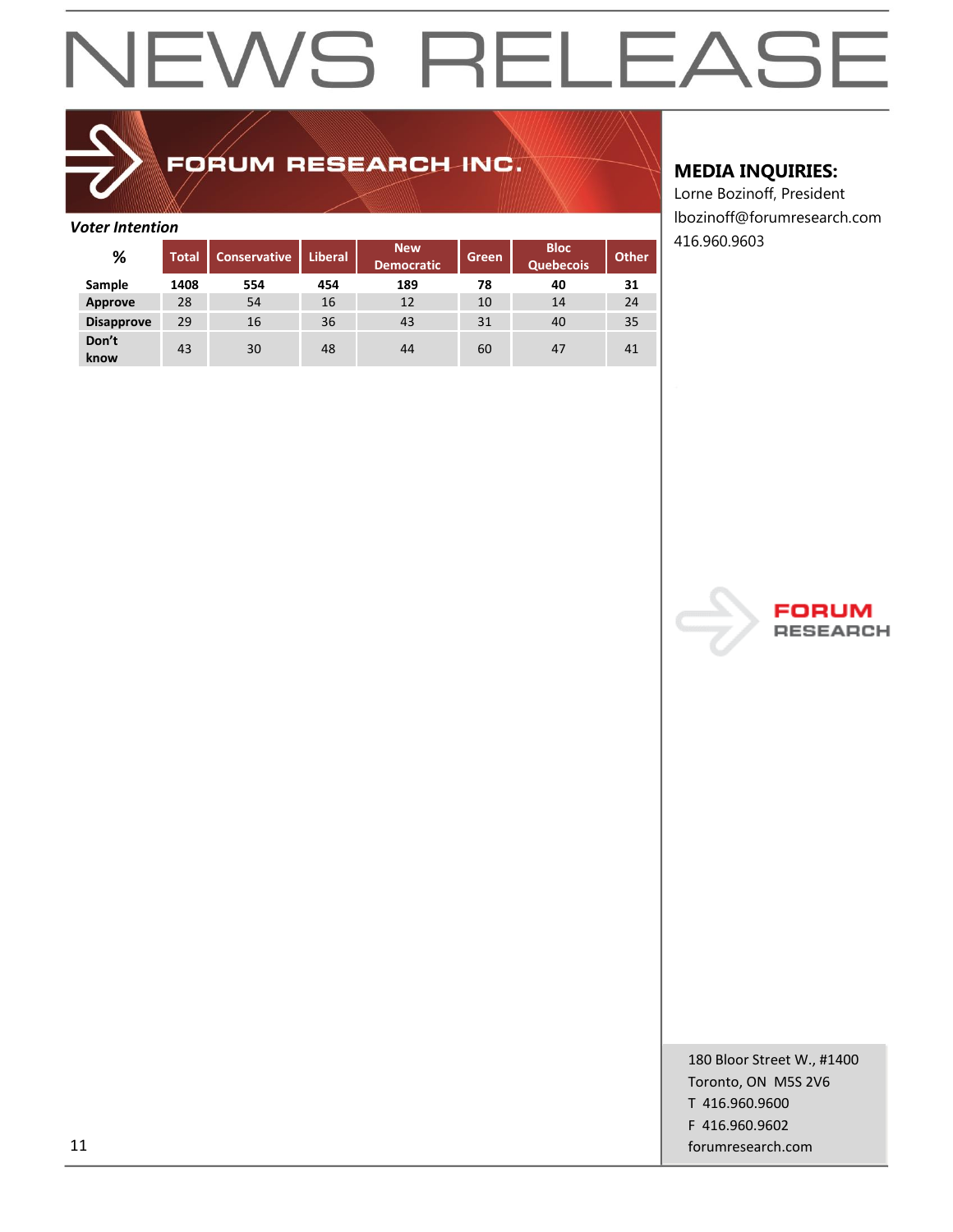

### 416.960.9603 *Jagmeet Singh approval*

*Do you approve or disapprove of the job Jagmeet Singh is doing as leader of the NDP?*

#### *Age/Gender*

| %                 | Total | 18-34 | $35 - 44$ | 45-54 | 55-64 | $65+$ | <b>Male</b> | <b>Female</b> |
|-------------------|-------|-------|-----------|-------|-------|-------|-------------|---------------|
| Sample            | 1408  | 248   | 257       | 204   | 313   | 386   | 785         | 591           |
| Approve           | 26    | 30    | 29        | 24    | 23    | 20    | 25          | 26            |
| <b>Disapprove</b> | 29    | 29    | 33        | 28    | 26    | 27    | 36          | 22            |
| Don't know        | 46    | 41    | 38        | 48    | 52    | 52    | 39          | 52            |

#### *Income*

| %                 | <b>Total</b> |     |     |     |     |     | <\$20K   \$20-\$40K   \$40-\$60K   \$60-\$80K   \$80-\$100K   \$100-\$250K |
|-------------------|--------------|-----|-----|-----|-----|-----|----------------------------------------------------------------------------|
| Sample            | 1408         | 123 | 235 | 162 | 174 | 167 | 267                                                                        |
| Approve           | 26           | 26  | 28  | 21  | 26  | 37  | 30                                                                         |
| <b>Disapprove</b> | 29           | 30  | 29  | 22  | 25  | 29  | 31                                                                         |
| Don't know        | 46           | 44  | 43  | 57  | 49  | 34  | 39                                                                         |

#### *Region*

| %                 | <b>Total</b> | <b>ATL</b> | QC  | <b>ON</b> | <b>MB/SK</b> | <b>AB</b> | <b>BC</b> |
|-------------------|--------------|------------|-----|-----------|--------------|-----------|-----------|
| Sample            | 1408         | 186        | 274 | 309       | 123          | 261       | 255       |
| <b>Approve</b>    | 26           | 26         | 28  | 25        | 18           | 22        | 30        |
| <b>Disapprove</b> | 29           | 27         | 23  | 31        | 31           | 39        | 26        |
| Don't know        | 46           | 47         | 49  | 45        | 52           | 38        | 44        |

#### *Education*

| %                 | <b>Total</b> | Secondary<br>school or less | Some college or<br>university | <b>Completed college</b><br>or university | Post graduate<br><b>studies</b> |  |
|-------------------|--------------|-----------------------------|-------------------------------|-------------------------------------------|---------------------------------|--|
| Sample            | 1408         | 265                         | 365                           | 518                                       | 260                             |  |
| Approve           | 26           | 15                          | 28                            | 27                                        | 29                              |  |
| <b>Disapprove</b> | 29           | 33                          | 29                            | 26                                        | 31                              |  |
| Don't<br>know     | 46           | 52                          | 43                            | 47                                        | 40                              |  |

#### **MEDIA INQUIRIES:**

Lorne Bozinoff, President lbozinoff@forumresearch.com



180 Bloor Street W., #1400 Toronto, ON M5S 2V6 T 416.960.9600 F 416.960.9602 12 forumresearch.com